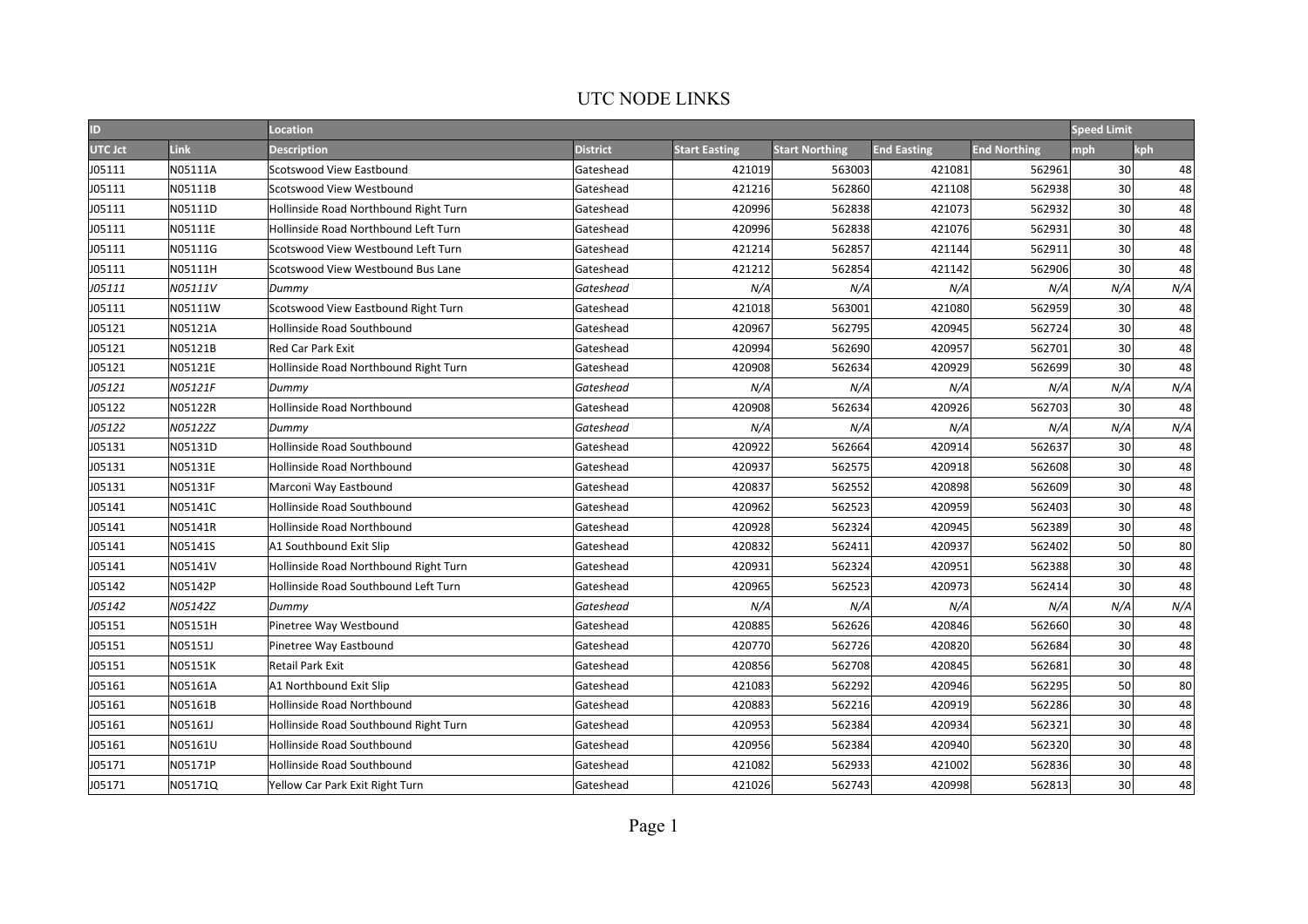## UTC NODE LINKS

| J05171 | N05171S | Hollinside Road Northbound Right Turn                 | Gateshead | 420946 | 562760 | 420985 | 562825 | 30 <sup>1</sup> | 48 |
|--------|---------|-------------------------------------------------------|-----------|--------|--------|--------|--------|-----------------|----|
| J05171 | N05171T | Hollinside Road Northbound                            | Gateshead | 420946 | 562760 | 420974 | 562815 | 30 <sup>1</sup> | 48 |
| J05171 | N05171V | Yellow Car Park Exit Left Turn                        | Gateshead | 421023 | 562744 | 420996 | 562804 | 30 <sup>2</sup> | 48 |
| J10111 | N10111A | A189 St James' Boulevard Northbound                   | Newcastle | 424186 | 563655 | 424196 | 563703 | 30 <sup>2</sup> | 48 |
| J10111 | N10111B | A189 St James' Boulevard Southbound                   | Newcastle | 424226 | 563791 | 424213 | 563734 | 30 <sup>2</sup> | 48 |
| J10111 | N10111E | Churchill Street Right Turn                           | Newcastle | 424235 | 563704 | 424221 | 563708 | 5               | 8  |
| J10121 | N10121C | A189 St James' Boulevard Northbound Ahead & Left Turn | Newcastle | 424205 | 563755 | 424215 | 563803 | 30              | 48 |
| J10121 | N10121R | A186 Westmorland Road Westbound                       | Newcastle | 424258 | 563821 | 424286 | 563821 | 20              | 32 |
| J10121 | N10121S | <b>Westmorland Road Eastbound</b>                     | Newcastle | 424129 | 563833 | 424196 | 563830 | 30              | 48 |
| J10121 | N10121X | A189 St James' Boulevard Northbound Right Turn        | Newcastle | 424211 | 563758 | 424218 | 563802 | 30 <sup>2</sup> | 48 |
| J10121 | N10121Y | A189 St James' Boulevard Southbound Ahead & Left Turn | Newcastle | 424249 | 563931 | 424232 | 563846 | 30 <sup>1</sup> | 48 |
| J10121 | N10121Z | A189 St James' Boulevard Southbound Right Turn        | Newcastle | 424228 | 563861 | 424226 | 563845 | 30 <sup>1</sup> | 48 |
| P10131 | N10131W | A189 St James' Boulevard Northbound                   | Newcastle | 424219 | 563847 | 424235 | 564002 | 30 <sup>2</sup> | 48 |
| P10132 | N10132X | A189 St James' Boulevard Southbound                   | Newcastle | 424255 | 564066 | 424249 | 563931 | 30 <sup>2</sup> | 48 |
| J10141 | N10141A | A186 Westgate Road Eastbound                          | Newcastle | 424150 | 564113 | 424231 | 564095 | 30              | 48 |
| J10141 | N10141B | A189 St James' Boulevard Southbound Ahead & Left Turn | Newcastle | 424268 | 564198 | 424260 | 564107 | 30              | 48 |
| J10141 | N10141P | A189 St James' Boulevard Northbound Right Turn        | Newcastle | 424243 | 564027 | 424248 | 564069 | 30              | 48 |
| J10141 | N10141Q | A189 St James' Boulevard Southbound Right Turn        | Newcastle | 424256 | 564142 | 424253 | 564108 | 30 <sup>2</sup> | 48 |
| J10141 | N10141Z | A189 St James' Boulevard Northbound Ahead & Left Turn | Newcastle | 424235 | 564002 | 424242 | 564073 | 30 <sup>2</sup> | 48 |
| J10151 | N10151D | A189 St James' Boulevard Northbound                   | Newcastle | 424247 | 564124 | 424260 | 564214 | 30 <sup>2</sup> | 48 |
| J10151 | N10151F | <b>Wellington Street</b>                              | Newcastle | 424239 | 564282 | 424257 | 564260 | 20 <sup>2</sup> | 32 |
| J10151 | N10151G | A189 St James' Boulevard Southbound                   | Newcastle | 424343 | 564374 | 424283 | 564262 | 30 <sup>1</sup> | 48 |
| J10151 | N10151M | <b>Bath Lane</b>                                      | Newcastle | 424313 | 564188 | 424289 | 564215 | 30              | 48 |
| J10161 | N10161J | A189 St James' Boulevard Northbound                   | Newcastle | 424277 | 564277 | 424326 | 564375 | 30              | 48 |
| J10161 | N10161K | A189 St James' Boulevard Northbound Right Turn        | Newcastle | 424320 | 564353 | 424331 | 564372 | 30              | 48 |
| J10161 | N10161L | B1311 Gallowgate Westbound                            | Newcastle | 424411 | 564395 | 424372 | 564393 | 20              | 32 |
| J10161 | N10161R | A189 Gallowgate Southbound                            | Newcastle | 424301 | 564436 | 424322 | 564417 | 30 <sup>1</sup> | 48 |
| J10162 | N10162X | B1311 Gallowgate Eastbound Bus Lane                   | Newcastle | 424320 | 564428 | 424352 | 564412 | 30 <sup>2</sup> | 48 |
| J10171 | N10171F | A189 St James' Boulevard Southbound Ahead             | Newcastle | 424205 | 563701 | 424195 | 563559 | 30 <sup>2</sup> | 48 |
| J10171 | N10171G | A189 St James' Boulevard Southbound Right Turn        | Newcastle | 424202 | 563701 | 424188 | 563556 | 30 <sup>2</sup> | 48 |
| J10171 | N10171H | A189 St James' Boulevard Northbound Ahead             | Newcastle | 424286 | 563448 | 424198 | 563528 | 30 <sup>2</sup> | 48 |
| J10171 | N10171J | A695 Scotswood Road Eastbound Right Turn              | Newcastle | 424148 | 563507 | 424175 | 563532 | 30 <sup>2</sup> | 48 |
| J10171 | N10171P | A695 Scotswood Road Eastbound Left Turn               | Newcastle | 424148 | 563514 | 424167 | 563548 | 30              | 48 |
| J10172 | N10172I | A189 St James' Boulevard Northbound Left Turn         | Newcastle | 424284 | 563447 | 424203 | 563515 | 30 <sup>2</sup> | 48 |